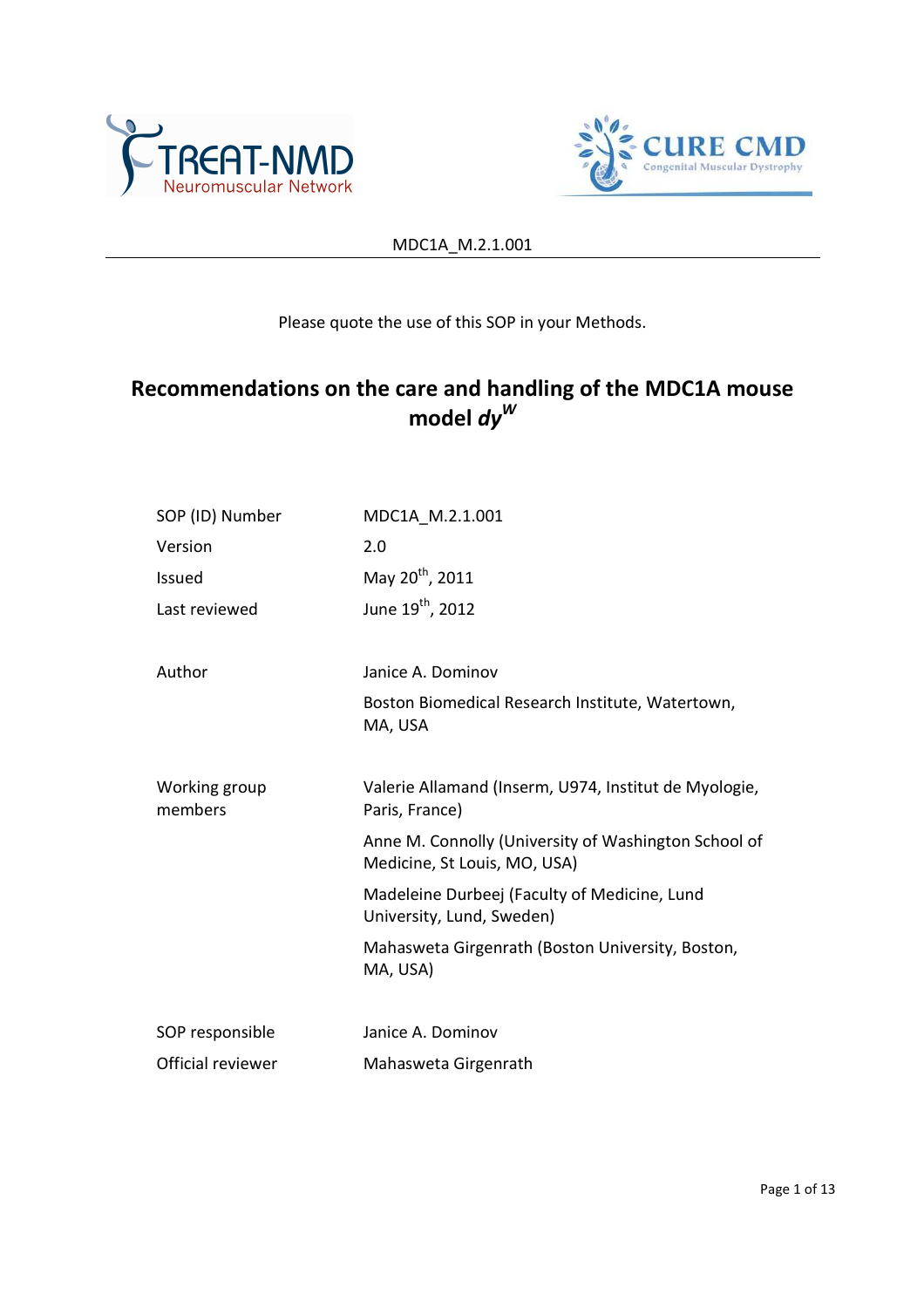



# **TABLE OF CONTENTS**

| 4.1 |  |
|-----|--|
| 4.2 |  |
| 4.3 |  |
|     |  |
|     |  |
|     |  |
|     |  |
|     |  |
|     |  |
|     |  |
|     |  |
|     |  |
|     |  |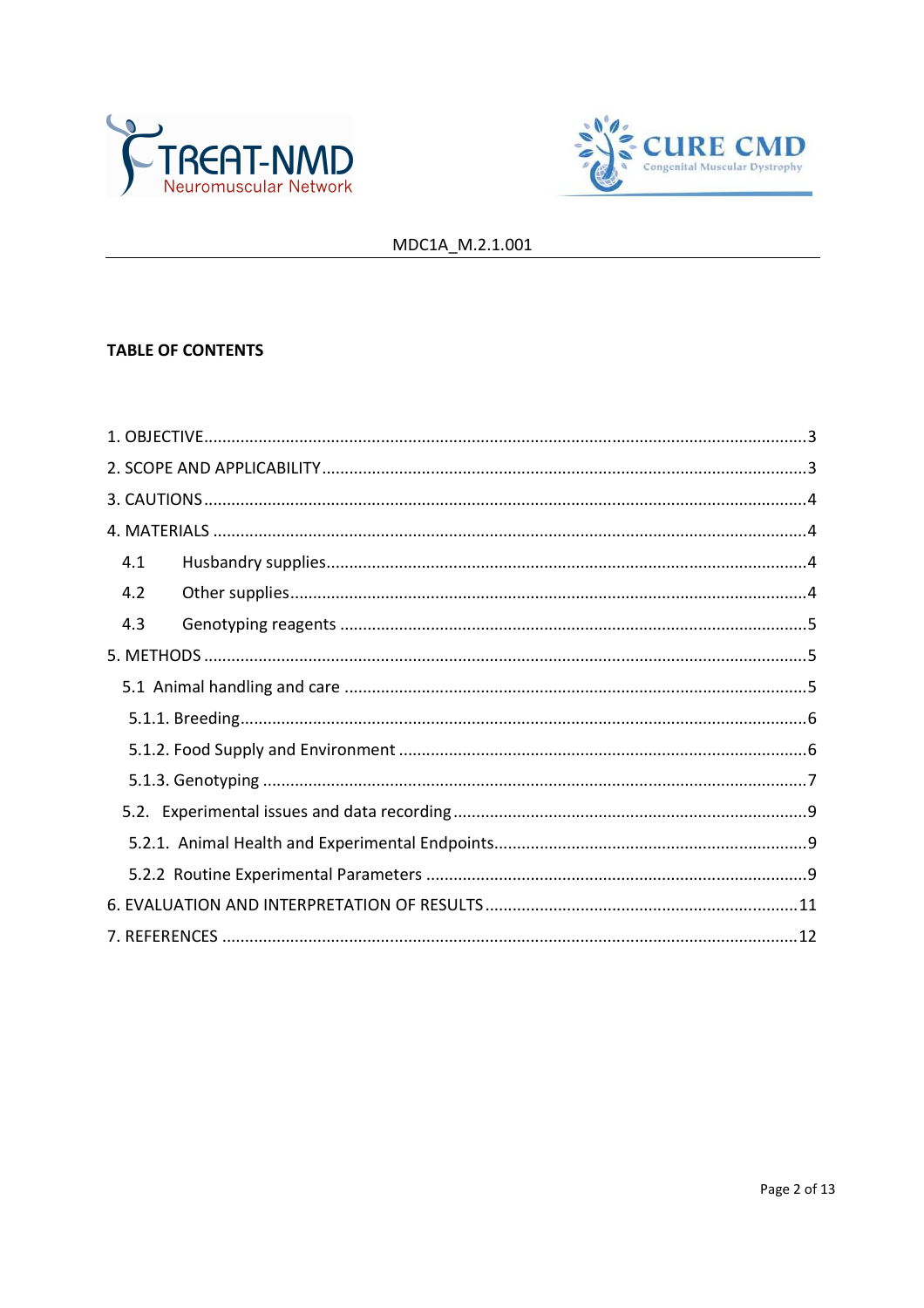



#### **1. OBJECTIVE**

Mouse models for congenital muscular dystrophy, such as the  $dy^W$  strain (Lama2<sup>tm1Eeng</sup>, *Lama2dy-W*), develop muscle weakness, loss of muscle function and impaired mobility that affects their survival. This document describes recommended procedures for the care of these mice, designed to standardize and ensure adequate nutrition, hydration and general environmental conditions necessary for their survival.

#### **2. SCOPE AND APPLICABILITY**

Animal models for neuromuscular diseases such as the  $dy^W$  model for laminin α2 (*Lama2*)-deficient (or merosin-deficient) congenital muscular dystrophy (MDC1A) develop severe limitations in coordinated muscle movement that can affect their ability to eat, drink, breath and compete for survival when housed with normal mice. The *dy<sup>W</sup>* strain, derived by targeted insertion of a LacZ-neo reporter cassette within the *Lama2* locus (Kuang et al., 1998; Kuang et al., 1999), produces low levels of a truncated form of Lama2 that lacks function (Guo et al., 2003). Several additional *Lama2*-deficient mouse models arising from either spontaneous or induced mutations have also been widely studied

(http://www.informatics.jax.org/searches/allele\_report.cgi?markerID=MGI:99912). The disease severity phenotype correlates with levels of *Lama2* expression (Guo et al., 2003). The guidelines provided here are applicable to all of these mutant strains, as well as other mouse disease models in which mutations compromise animal mobility and behavior.

The *dy<sup>W</sup>* mice have a severe phenotype in which muscle degeneration begins within 1-2 weeks after birth and is followed by poor muscle regeneration and fibrosis (Kuang et al., 1999). Motor neurons are affected as well because Schwann cells that myelinate the neurons also require *Lama2* for their proliferation and development (Chernousov et al., 2008; Yang et al., 2005; Yu et al., 2007). Myelination defects primarily affect spinal roots and cranial nerve function, while brachial nerves are less affected, possibly due to compensation by other laminin isoforms (i.e.  $\alpha$ 4,  $\alpha$ 1) expressed there (Yang et al., 2005; Yu et al., 2007). The combined loss of muscle cells and functional innervation leads to overall muscle weakness and eventual development of hindlimb paralysis. Hindlimb weakness is apparent at approximately 2-3 weeks of age, evident by slight tremors and inward limb retraction when mice are suspended by their tails. The frequency of standing on hindlimbs is reduced (Girgenrath et al., 2004), as is their grip strength and locomotor activity (Meinen et al., 2007; Moll et al., 2001; Qiao et al., 2005) This is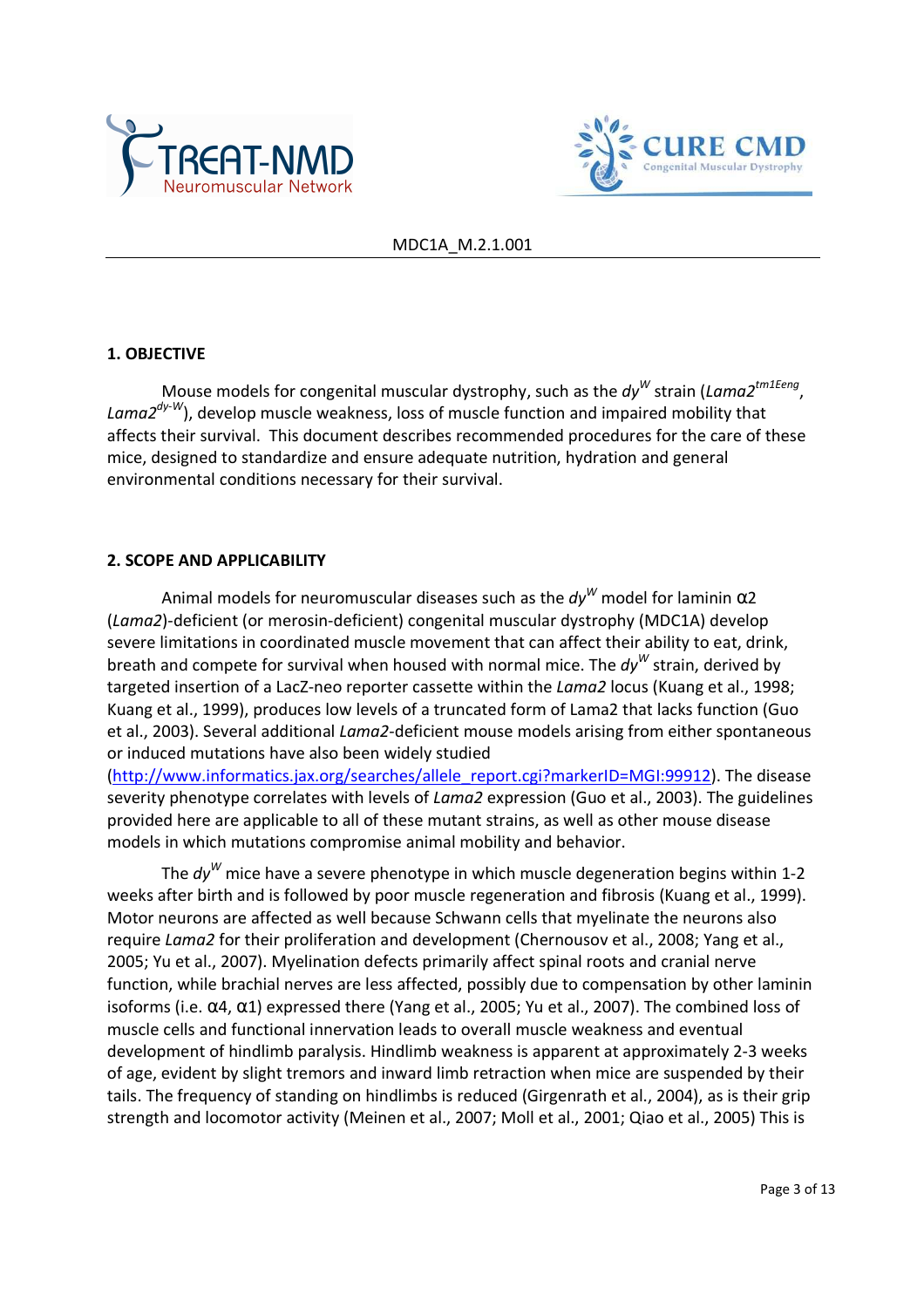



followed later by hindlimb dragging and eventual hindlimb paralysis, accompanied by rigid contractures in mice surviving to 7-8 weeks and beyond ((Kuang et al., 1998), J. Dominov observations). Typically, ~40-65% of these mice die by 4 weeks of age and few, if any survive beyond 4 months of age (Erb et al., 2009; Kuang et al., 1998; Kumar et al., 2011; Meinen et al., 2007; Moll et al., 2001; Qiao et al., 2005).

Progressive  $dy^W$  pathology impairs animal mobility, therefore extra attention and care are required to ensure that mice have adequate access to food and water, and are housed under conditions that minimize stress. It is important to establish criteria for care and oversight to avoid experimental variation caused by inadequacies in these basic elements of animal care.

#### **3. CAUTIONS**

 As with all animal model studies, care should be taken to minimize experimental variation due to inconsistencies in animal handling and environmental conditions. In the case of animals with impaired mobility or behavior such as *dy<sup>W</sup>* mice, extra precautions as described below can help to minimize variation.

#### **4. MATERIALS**

#### 4.1 Husbandry supplies

In addition to standard mouse caging, bedding, water supply and food pellets (e.g. ISO Pro 3000, LabDiet, St. Louis, MO), additional housing materials could include:

- High fat breeder diet food pellets (e.g. PicoLab 5058, LabDiet, St. Louis, MO)
- Gel food/ hydration supply such as HydroGel (ClearH2O, Portland, ME) or Napa Nectar (Systems Engineering, Napa, CA)
- Nestlets (Anacare, Bellmore, NY,)
- Rodent huts (Bio-Serv, Frenchtown, NJ) or Shepherd Shacks (Shepherd Specialty Papers, Watertown, TN)

#### 4.2 Other supplies

- Clidox (Pharmacal Research Labs, Waterbury, CT)
- Isoflurane (Aerrane, Baxter, Deerfield, IL)
- Anesthetizing jar, glass, 1-1.5 liter with lid and 50 ml plastic centrifuge tube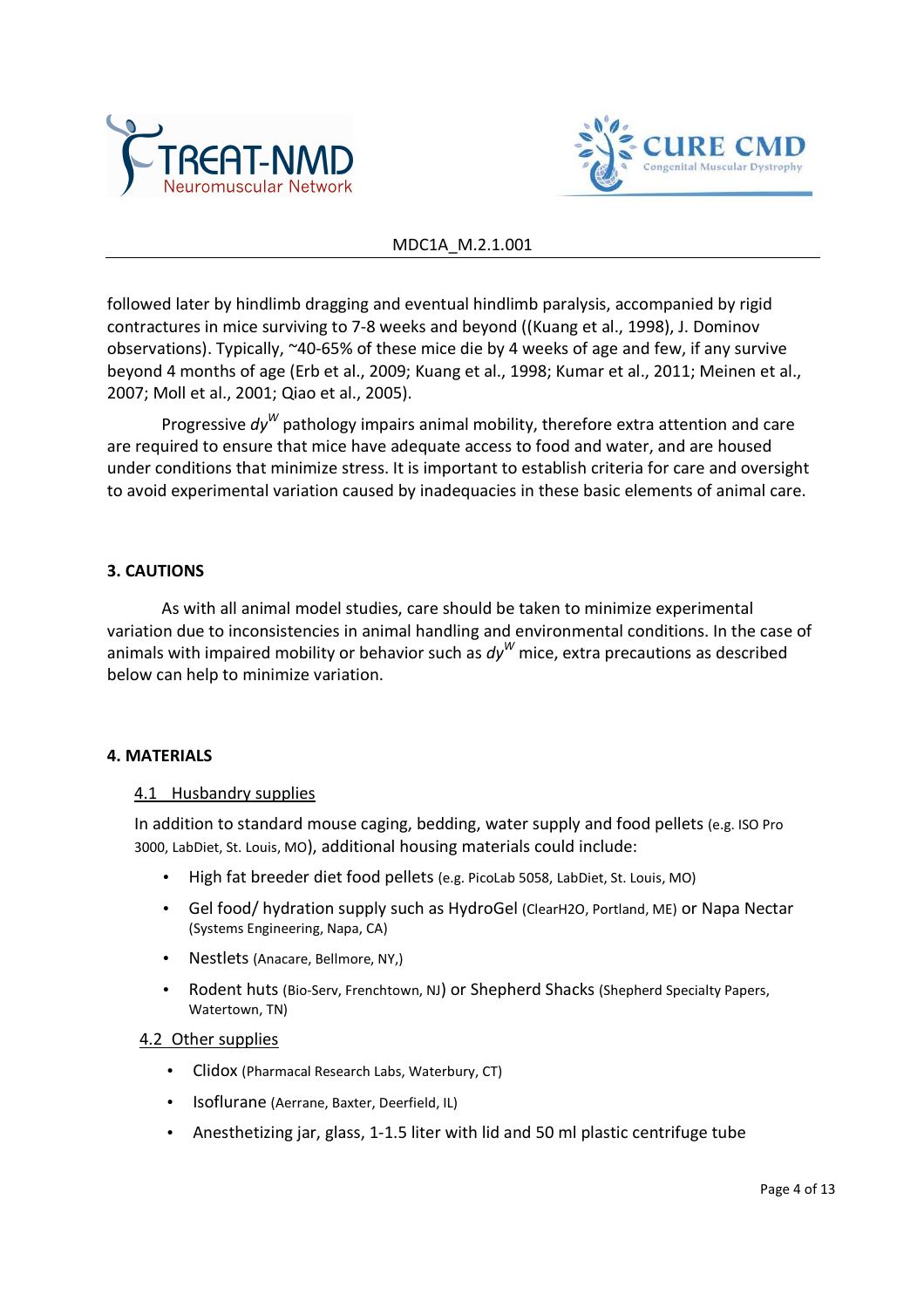



- Tattoo paste (Ketchum, Inc., Brockville, ON Canada)
- Sterile 26g needles
- Sterile cotton balls
- Scissors or scalpel
- Microcentrifuge tubes (1.5 ml)
- 70% ethanol
- Isopropanol wipes
- Kwik-Stop styptic powder
- 4.3 Genotyping reagents
	- 25mM NaOH / 0.2 mM EDTA
	- $\bullet$  40 mM Tris HCl (pH 5.5)
	- HotMaster Taq polymerase Kit (5 Prime, Inc., Gaithersburg, MD)
	- Agarose gel apparatus and materials for DNA (PCR product) analysis

#### **5. METHODS**

#### **5.1 Animal handling and care**

 All animal handling, care and experimentation must be approved and monitored by institutional bodies responsible for animal care and use. Procedures must follow institutional policies and guidelines, such as those established in the US Public Health Service Policy on Humane Care and Use of Laboratory Animals and described in the Institute for Laboratory Animal Research Guide for the Care and Use of Laboratory Animals. In compliance with these guidelines and good standards of animal care, mice should be housed in a well-maintained, pathogen-free environment, with controlled temperature (~21°C), air flow, humidity (~50%), light cycles (12 hr light, 12 hr dark), and under conditions that minimize noise, vibrations, odors (e.g. perfumes or chemicals), and traffic flow. All experimental procedures should be performed in rooms separate from animal housing rooms. Routines should be in place for daily animal monitoring by caretaker staff to identify any health issues, and for bedding, food and water changes, as appropriate. Procedures should strive to minimize disturbance of cages, particularly those with litters. Those in contact with animals should be diligent in following procedures that maintain a pathogen-free environment. This includes use of gloves and other personal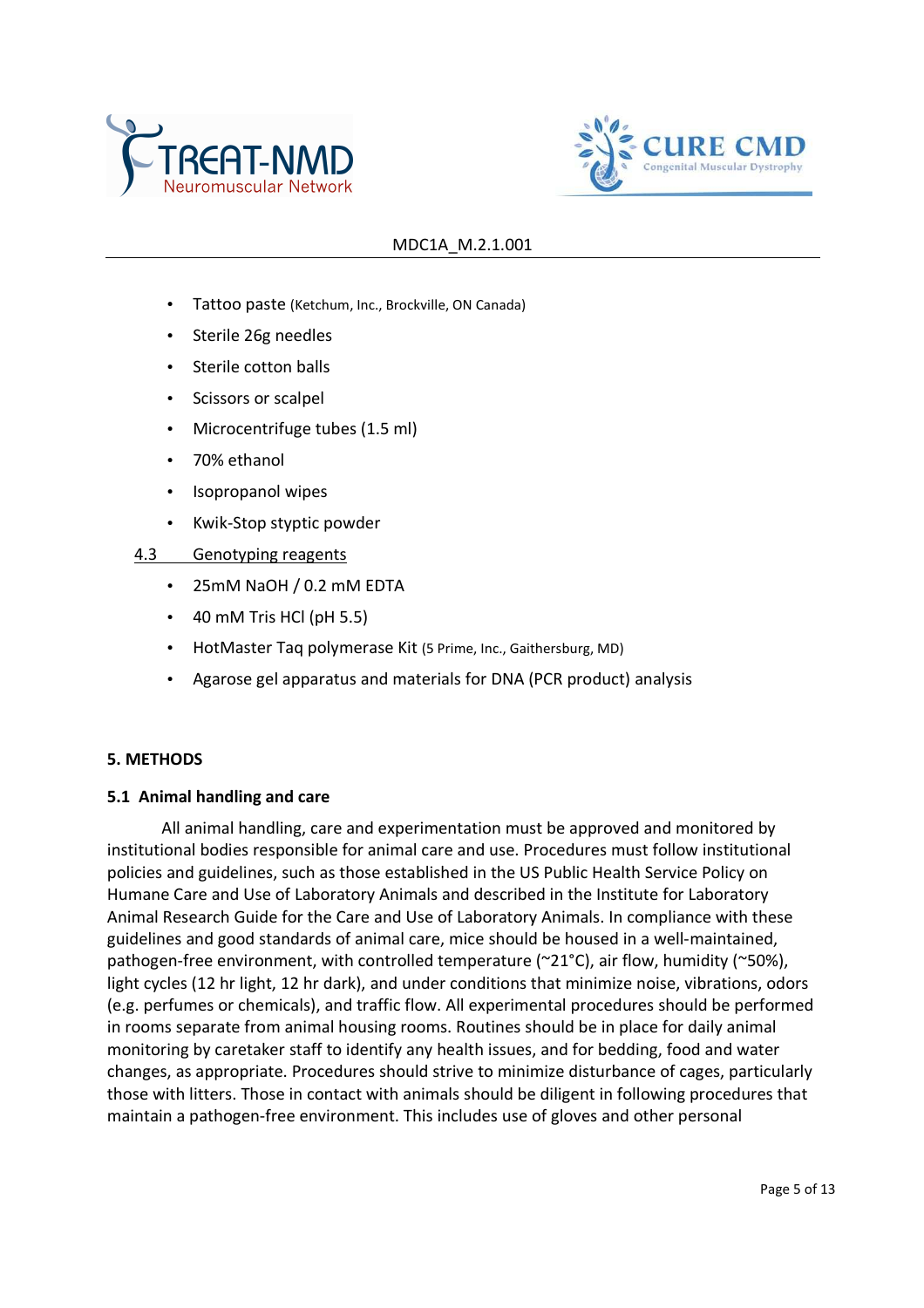



protective equipment as required, frequent use of sanitizing agents (e.g. Clidox) to disinfect gloves and equipment, and compliance with animal quarantine rules. Veterinary staff must be available for consultation and animal care as needed.

## **5.1.1. Breeding**

 Mice that are breeding can be fed a breeder diet with higher fat content (e.g. PicoLab 5058) to improve outcome. *Lama2*-deficient *dy<sup>W</sup>* mice must be bred as heterozygotes (*dy<sup>W</sup> / +* males x *dy<sup>W</sup> / +* females) due to the early lethality of homozygous *Lama2*-deficient animals. At birth, progeny exhibit typical Mendelian ratios,  $(1:2:1, (+/+): (+/-))$  (Wardrop and Dominov, 2011), with a typical litter size in the range of 6-10 pups. By 1 week of age, mutant *dy<sup>W</sup> /dy<sup>W</sup>* mice are smaller than siblings (Wardrop and Dominov, 2011), and by weaning age (~3 weeks) the difference in size among normal and mutant siblings is more evident, and mutants often appear more frail and some animal death occurs. By 4 weeks of age up to two-thirds of *dy<sup>W</sup> /dy<sup>W</sup>* mice die and hindlimb weakness is more evident in those surviving to this point and beyond. For this reason, mice should be monitored daily after weaning for signs of impaired mobility, weakness, and distress.

## **5.1.2. Food Supply and Environment**

*Lama2*-deficient mice, from an early age, are smaller and weaker than siblings expressing *Lama2*, therefore extra precautions should be taken to ensure an adequate nutrition supply and to minimize stress. Mutant mice in larger litters might have difficulty competing with siblings for access to maternal milk. Introduction of a foster mother to provide additional nutrition supply could be helpful if such competition becomes apparent. Here, the foster female should be at a similar stage post-partum as the mother of the litter to provide optimal milk availability (i.e. not a foster mother from a litter close to weaning). Two small litters born in one cage as a result of harem mating could accomplish a similar result, providing that animal numbers do not exceed desirable cage limits.

At weaning (3 weeks of age), weakness of mutant mice or onset of impaired hindlimb mobility could limit their access to solid food pellets and water suspended above them in the cage. From the time of weaning, a gel food/ hydration source such as HydroGel, Napa Nectar, or softened food pellets soaked in water, along with normal food pellets should be provided on the floor of the cage thereby allowing easy access. This should be done consistently to minimize nutrition variation from litter to litter that might arise from variability in hindlimb weakness. For individually ventilated microisolator cage systems with high airflow, the gel should be replaced daily as it becomes dehydrated quickly.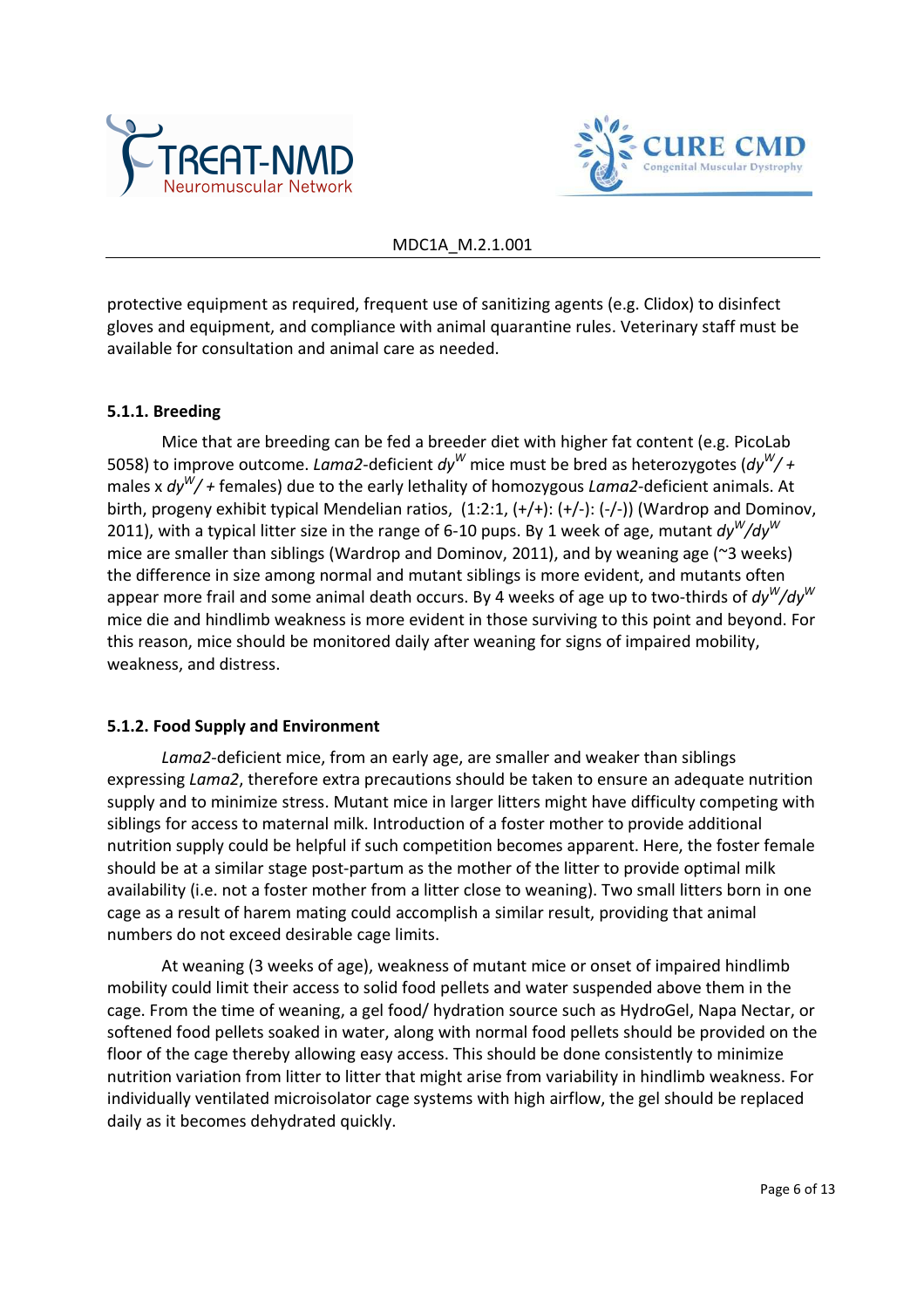



 Additional materials can be routinely added to mouse cages to enrich the environment and minimize animal stress. Examples include the addition of shreddable nesting material such as Nestlets along with plastic huts or Shepherd Shacks to provide a secure nesting environment. Stress associated with reduced body temperature could occur in young pups that are isolated from their litters for prolonged periods of time, so this time should be minimized. If necessary, an external heat source (heating pad or lamp) could be used to maintain warmth, using caution to avoid heat stress by maintaining the ambient temperature between 26-34°C.

## **5.1.3. Genotyping**

DNA from small tail biopsies can be used in PCR reactions to determine the genotypes of pups. Use sterile techniques and materials for tissue collection. Pups as young as 1 day-old can be genotyped, but there is an increased risk of the mother abandoning the litter if they are disturbed within the first 2-3 days after birth. Brief exposure of the mother to the inhalant anesthetic (isoflurane) before proceeding with the pups can be helpful by masking that smell which will be associated with the pups. Mice are briefly (<1 min) exposed to isoflurane in a small closed, sanitized glass jar until they don't react to touch. For this, a sterile cotton ball wet with a few drops isoflurane is placed in an open 50 ml sanitized plastic tube (to prevent the mouse from directly contacting the anesthetic), and the chamber atmosphere is allowed to equilibrate for several minutes before use. Mouse weight is recorded, the distal tip of the tail is wiped with 70% ethanol, then a ~1-2 mm tip if the tail is removed with scissors or scalpel (sterilized in a heated glass bead sterilizer or 70% isopropanol or ethanol) and collected in a 1.5 ml microcentrifuge tube for DNA preparation. To identify mice, small permanent spots can be tattooed on the skin using a small gauge (e.g. 26g) needle dipped in tattoo ink, marking ears or the skin at edges of paws (avoiding paw pads, which are particularly sensitive areas). Alternatively, numbered ear tags or ear clip/hole punch methods can be used to identify mice. Toe clipping (an amputation) is generally discouraged. Little residual tail bleeding typically occurs with young pups but could occur with older pups. Ensure that bleeding stops by applying pressure to the tip of the tail or by using styptic powder (e.g. Kwik-Stop).

 Numerous methods can be used to prepare DNA samples of varying levels of purity from tail biopsies. Commercial kits (e.g. Puregene Genomic DNA Purification Kit, Qiagen) result in purified DNA suitable for a variety of downstream applications. Alternatively, crude tail lysates that are adequate for routing genotyping can be efficiently prepared in streamlined 1-tube procedures such as that using the DirectPCR Lysis Reagent (Tail) (Viagen Biotech) with 0.2 mg/ml proteinase K following the manufacturer's protocol. We routinely use a streamlined tail DNA preparation protocol from Jackson Laboratories that works well, even for genotyping that involves more difficult PCR reactions (e.g. high GC content amplicons)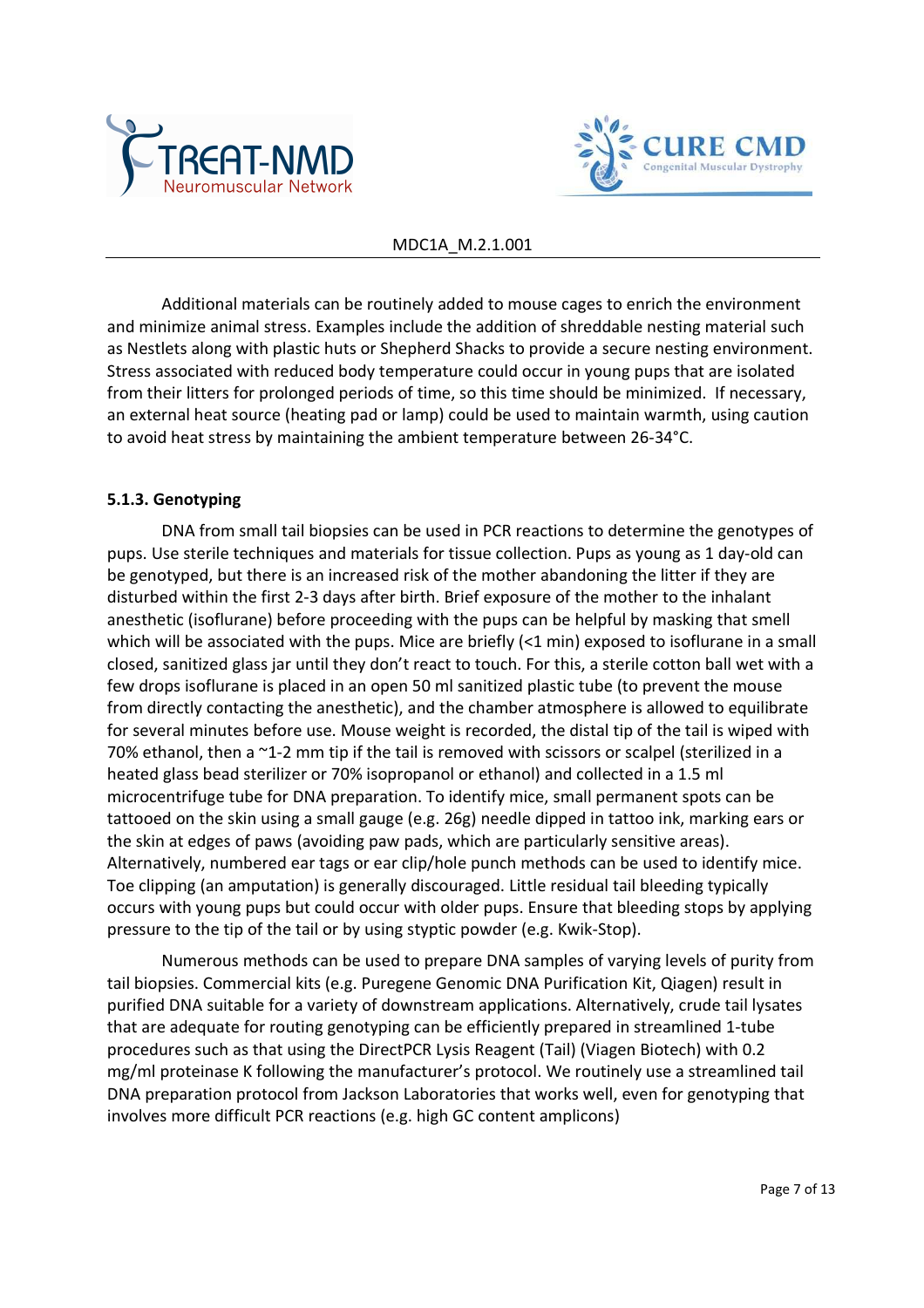



(http://jaxmice.jax.org/support/genotyping/dna-isolation-protocols.html). Tail biopsies are suspended in 75 µl of 25mM NaOH /0.2 mM EDTA then heated at 98°C for 1 hour. At 3 times during this incubation, (e.g. at 15, 30, 45 min.) and at the end samples are vortexed and centrifuged for a few seconds to break up tissue, then the temperature is reduced to 15-20°C until ready to proceed to the next step. 40 mM Tris HCl (pH 5.5) is added, 75 µl/ tube, along with 600 µl water to dilute the sample 5-fold. The tubes are vortexed and centrifuged at 1,500 x g for 3 minutes. Aliquots of the resulting tail lysate supernatants (0.5 µl) are then directly used in 20 µl PCR reactions. A single multiplex PCR reaction with combined primer pairs allows detection of both wild-type and mutant  $dy^W$  alleles when the PCR products are run on standard agarose gels. Primers that distinguish wild-type and *dy<sup>W</sup>* mutants (Kuang et al., 1998), with one primer slightly modified (Dominov et al., 2005), are listed below. PCR reactions using hot-start amplitaq polymerase reagents (e.g. HotMaster Taq DNA Polymerase Kit, 5 Prime) are as follows:

| <b>Tail DNA</b>                                             | $0.5$ $\mu$ |
|-------------------------------------------------------------|-------------|
| Nuclease-free ddH <sub>2</sub> O                            | $15.4 \mu$  |
| 10X HotMaster Reaction Buffer with 25 mM Mg <sup>2+</sup>   | $2.0 \mu$   |
| dNTP mixture (2.5 mM each: dATP, dCTP, dGTP, dTTP)          | $1.6$ µl    |
| Primer mix 1 (15 µM each: wt forward + wt reverse)          | $0.2 \mu$   |
| Primer mix 2 (15 $\mu$ M each: wt forward + $dy^W$ reverse) | $0.2 \mu$   |
| HotMaster amplitag DNA polymerase                           | $0.1$ µl    |
| Total volume                                                | $20.0 \mu$  |

Primers (listed 5'- 3'):

| Wild-type allele | wt forward     | actgccctttctcacccaccctt    | 247 bp product |
|------------------|----------------|----------------------------|----------------|
|                  | wt reverse     | gttgatgcgcttgggac          |                |
| Mutant allele    | wt forward     | actgccctttctcacccaccctt    | 454 bp product |
|                  | $dy^W$ reverse | gtcgacgacgacagtatcggcctcag |                |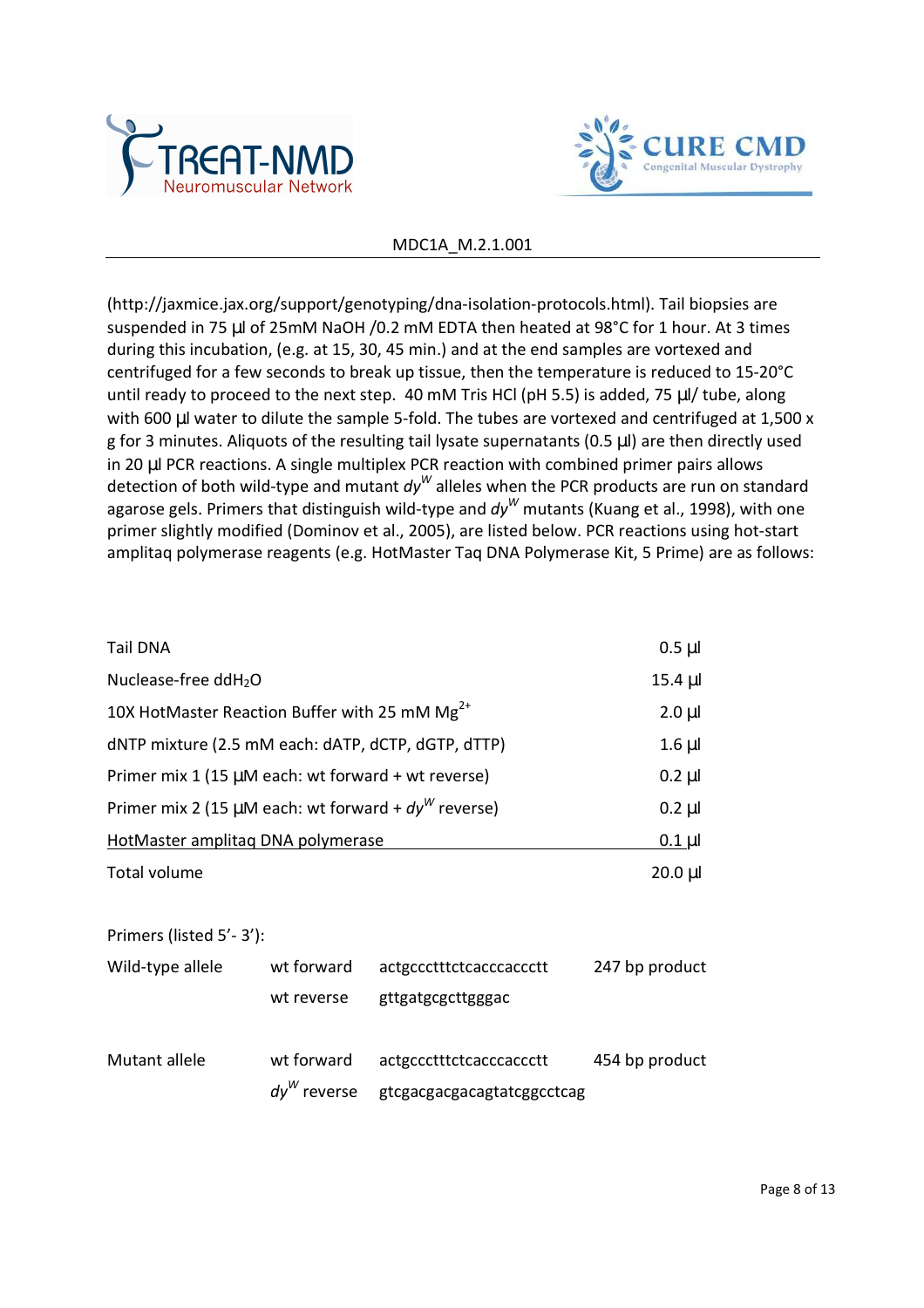



PCR conditions: 94°C 2 min 94°C 20 sec  $62^{\circ}$ C 20 sec  $\int$  30 cycles 65°C 1 min 65°C 10 min 4°C hold

## **5.2. Experimental issues and data recording**

#### **5.2.1. Animal Health and Experimental Endpoints**

Individual experimental designs will dictate the age at which mice will be analyzed for physiological or behavior characteristics and the experimental endpoints when mice will be euthanized for tissue analysis. Experiments must be designed to accommodate anticipated loss of animals due to disease and with consideration of the poor health arising in older animals (beyond 7 – 8 weeks of age typically) that will dictate euthanasia. Mice that exhibit significant signs of distress or pain must be euthanized. These signs include agitation, abnormal breathing or activity, hostility, guarding, restlessness, lethargy, lack of movement or severely impaired movement such as that associated with the hindlimb contractures developing in these *Lama2* deficient mice. Experiments involving older mice should have specific goals and endpoints that warrant maintaining animals with impaired mobility. Investigators should seek advice from veterinary staff as needed.

## **5.2.2 Routine Experimental Parameters**

#### **Body weight**

Changes in body weight can be routinely monitored during the course of experiments using *dy<sup>W</sup>* mutant mice and provide a measure of disease severity. Tracking body weight (g) at weekly intervals will demonstrate the disease effects on animal growth. Differences in body weight between *Lama2*-deficient mice and siblings expressing *Lama2* are evident from 7 days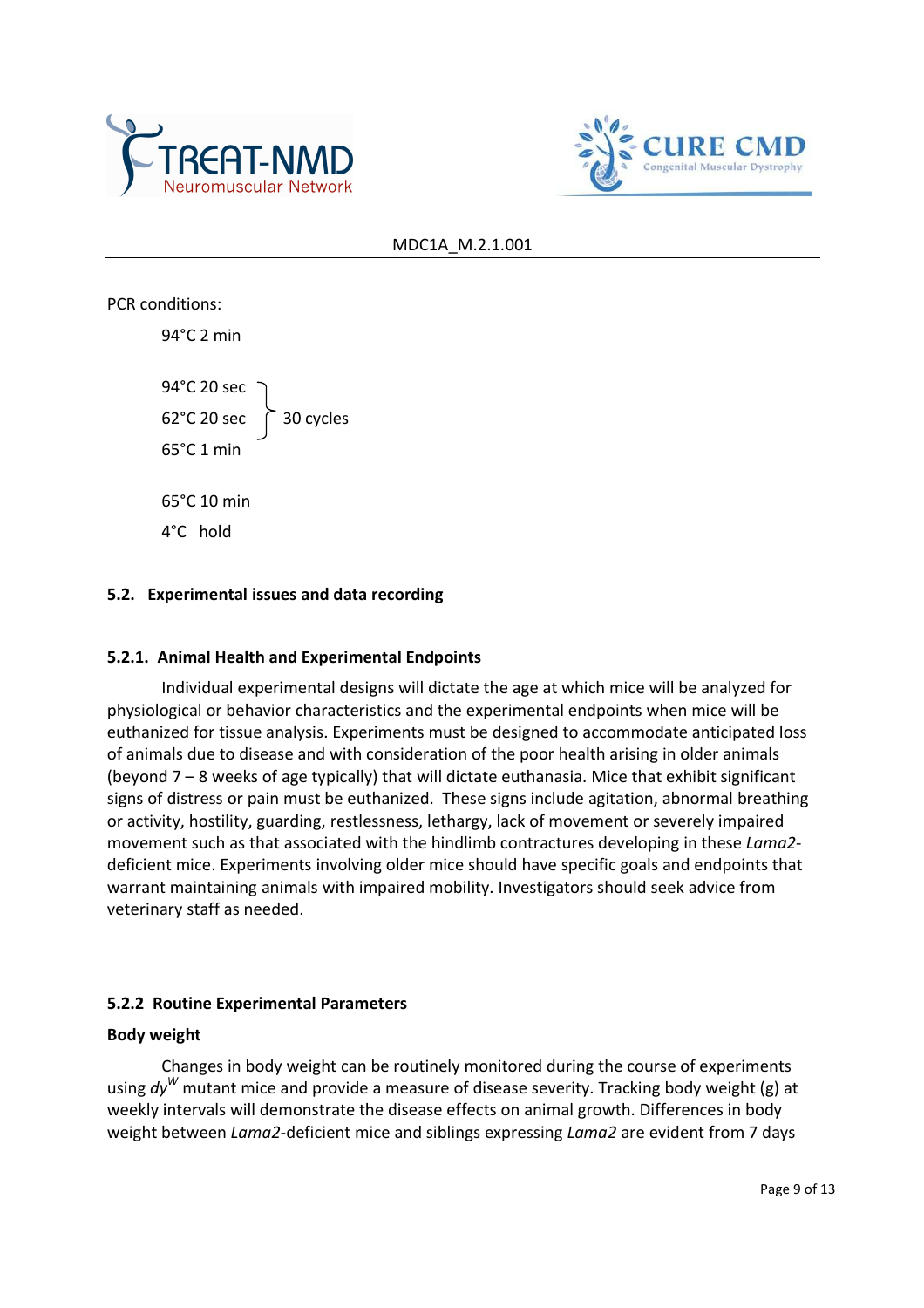



after birth when mean body weight of  $dy^W$ /dy $^W$  mice is ~82% that of normal siblings (Wardrop and Dominov, 2011). Body weight differences (gender matched) become greater with age, such that *dy<sup>W</sup> /dy<sup>W</sup>* mouse weight is ~58-60% that of wild-type at 3 weeks and ~38-50% at 6 weeks of age (Dominov et al., 2005). Others studies have noted similar differences in body weight (Girgenrath et al., 2009; Girgenrath et al., 2004; Guo et al., 2005; Kuang et al., 1998; Kumar et al., 2011; Li et al., 2005; Moll et al., 2001; Qiao et al., 2005).

#### **Muscle weight**

The weight of isolated muscles is also reduced significantly in  $dy^W$  mutant mice and serves as a useful parameter to monitor disease-related pathology. For instance gastrocnemius/ soleus, tibialis anterior and quadricep muscles of *dy<sup>W</sup> /dy<sup>W</sup>* mice have ~ 18-25% the weight of wild-type mice (Girgenrath et al., 2004). Muscles to be measured should be dissected carefully away from bones with the aid of magnification (e.g. using a dissecting microscope), ensuring that the entire muscle is collected by cutting at tendons or as close to the insertion point as possible. Fat, overlying muscle and any other extraneous tissue should be removed and if necessary, the muscle blotted briefly with a tissue to remove excess moisture prior to weighing, working quickly to avoid tissue dehydration. Muscle weights can be compared directly, or represented as a percentage of total body weight (i.e. g (muscle)/ g (total body)) (Carmignac et al., 2011) to compensate for the overall reduced size of mutant mice with age.

## **Muscles for Analysis**

 A number of muscles are useful for monitoring disease progression and severity in the *Lama2*-deficient mouse models. Evaluation of these muscles might include histological, morphometric, immunohistological, biochemical or molecular analyses of gene expression as described in other protocols in this series. Hindlimb muscles, which become severely affected in Lama2-deficient mutant mice as a result of muscle degeneration along with hindlimb paralysis, include the tibialis anterior, gastrocnemius, soleus and quadriceps (rectus femoris) (Connolly et al., 2001; Gawlik et al., 2004; Gawlik and Durbeej, 2010; Girgenrath et al., 2004; Kuang et al., 1999; Li et al., 2005; Meinen et al., 2007; Xu et al., 2007). Forelimb muscles (e.g. triceps brachii, biceps brachii), which are not secondarily affected by the severe paralysis due to compromised neuronal activity, along with the diaphragm are also useful for analysis of muscle disease progression (Connolly et al., 2001; Dominov et al., 2005; Erb et al., 2009; Gawlik et al., 2004; Meinen et al., 2007; Moll et al., 2001; Qiao et al., 2005). Individual experimental goals and designs will dictate which muscles should be used, but analysis of multiple muscles from each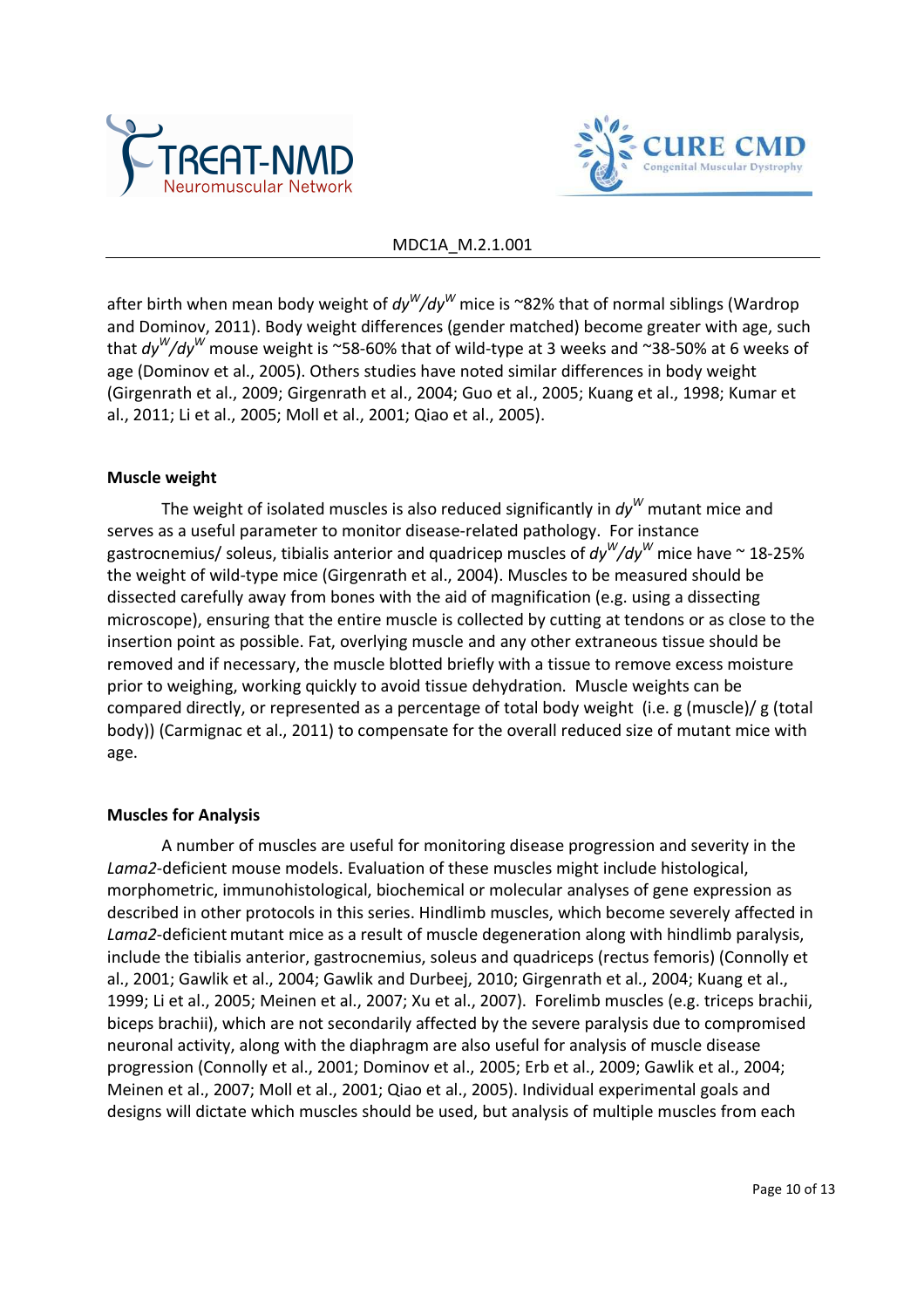



mutant animal along with their unaffected cohorts can determine whether any observed experimental effects are common to all muscles or restricted to particular muscle types. Such information could provide new insight into disease progression.

#### **6. EVALUATION AND INTERPRETATION OF RESULTS**

The *dy<sup>W</sup>* mouse strain is a useful experimental model for MDC1A but these mice require extra care due to the degenerative nature of this disease. As with all animal models, it is important to ensure that standard guidelines for maintaining these mice are established and diligently followed to ensure that interpretation of experimental results is not encumbered by improper or inconsistent quality of care. In order to evaluate results compiled from multiple litters and mice with declining health maintained over prolonged periods of time it is important to ensure:

- a pathogen-free environment
- adequate availability of nutrition/hydration

(particularly post-weaning when mouse mobility becomes compromised)

• a minimal stress environment

(provide enrichments, avoid overcrowding or competition)

• frequent mouse monitoring for health problems that require intervention or euthanasia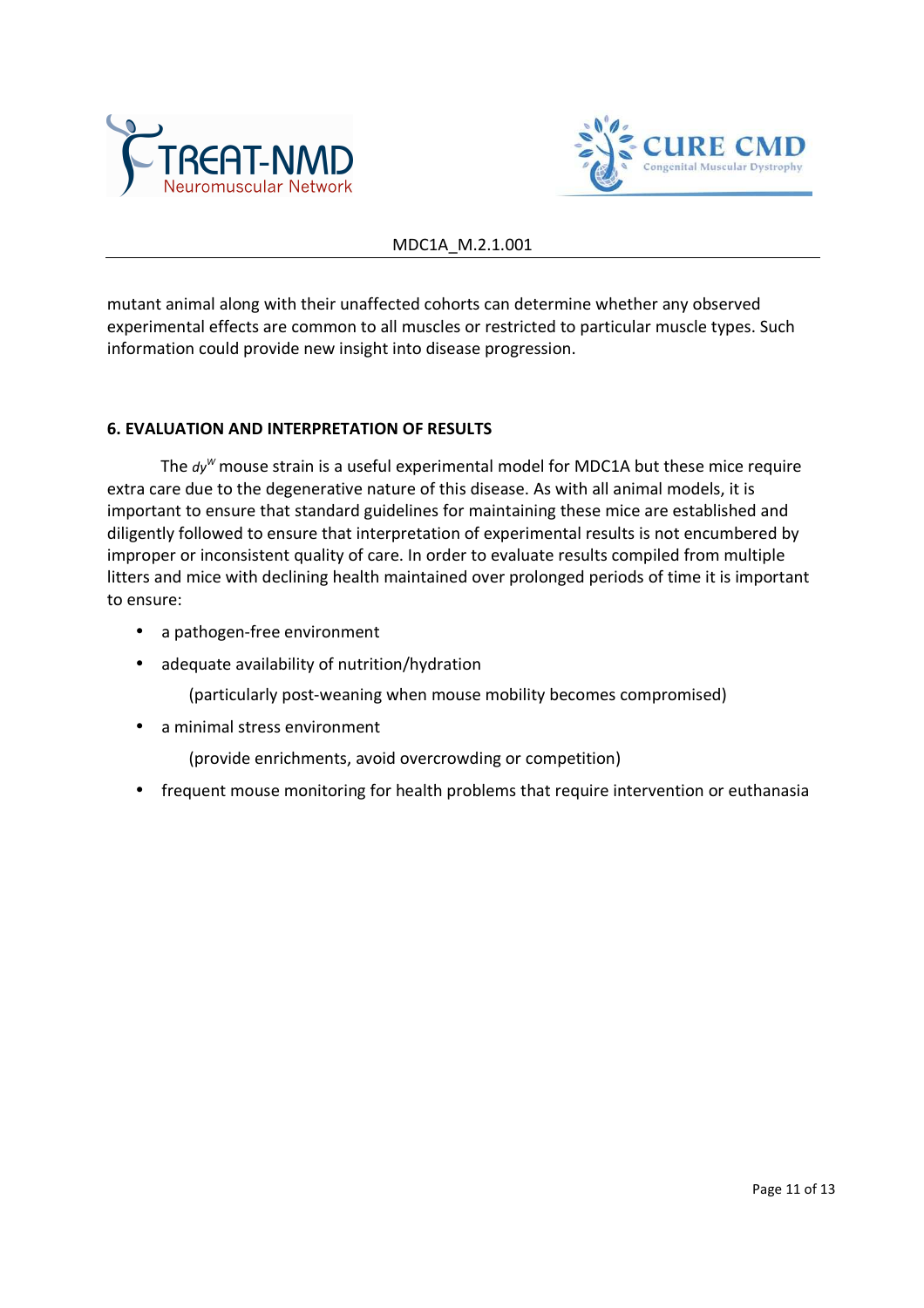



## **7. REFERENCES**

Carmignac, V., Quere, R., and Durbeej, M. (2011). Proteasome inhibition improves the muscle of laminin {alpha}2 chain-deficient mice. Hum Mol Genet *20*, 541-552.

Chernousov, M.A., Yu, W.M., Chen, Z.L., Carey, D.J., and Strickland, S. (2008). Regulation of Schwann cell function by the extracellular matrix. Glia *56*, 1498-1507.

Connolly, A.M., Keeling, R.M., Mehta, S., Pestronk, A., and Sanes, J.R. (2001). Three mouse models of muscular dystrophy: the natural history of strength and fatigue in dystrophin-, dystrophin/utrophin-, and laminin alpha2-deficient mice. Neuromuscul Disord *11*, 703-712.

Dominov, J.A., Kravetz, A.J., Ardelt, M., Kostek, C.A., Beermann, M.L., and Miller, J.B. (2005). Muscle-specific BCL2 expression ameliorates muscle disease in laminin {alpha}2-deficient, but not in dystrophin-deficient, mice. Hum Mol Genet *14*, 1029-1040.

Erb, M., Meinen, S., Barzaghi, P., Sumanovski, L.T., Courdier-Fruh, I., Ruegg, M.A., and Meier, T. (2009). Omigapil ameliorates the pathology of muscle dystrophy caused by laminin-alpha2 deficiency. J Pharmacol Exp Ther *331*, 787-795.

Gawlik, K., Miyagoe-Suzuki, Y., Ekblom, P., Takeda, S., and Durbeej, M. (2004). Laminin alpha1 chain reduces muscular dystrophy in laminin alpha2 chain deficient mice. Hum Mol Genet *13*, 1775-1784.

Gawlik, K.I., and Durbeej, M. (2010). Transgenic overexpression of laminin alpha1 chain in laminin alpha2 chain-deficient mice rescues the disease throughout the lifespan. Muscle Nerve *42*, 30-37.

Girgenrath, M., Beermann, M.L., Vishnudas, V.K., Homma, S., and Miller, J.B. (2009). Pathology is alleviated by doxycycline in a laminin-alpha2-null model of congenital muscular dystrophy. Ann Neurol *65*, 47-56.

Girgenrath, M., Dominov, J.A., Kostek, C.A., and Boone Miller, J. (2004). Inhibition of apoptosis improves outcome in a model of congenital muscular dystrophy. J Clin Invest *114*, 1635-1639.

Guo, L.T., Shelton, G.D., Wewer, U.M., and Engvall, E. (2005). ADAM12 overexpression does not improve outcome in mice with laminin alpha2-deficient muscular dystrophy. Neuromuscul Disord *15*, 786-789.

Guo, L.T., Zhang, X.U., Kuang, W., Xu, H., Liu, L.A., Vilquin, J.T., Miyagoe-Suzuki, Y., Takeda, S., Ruegg, M.A., Wewer, U.M.*, et al.* (2003). Laminin alpha2 deficiency and muscular dystrophy; genotype-phenotype correlation in mutant mice. Neuromuscul Disord *13*, 207-215.